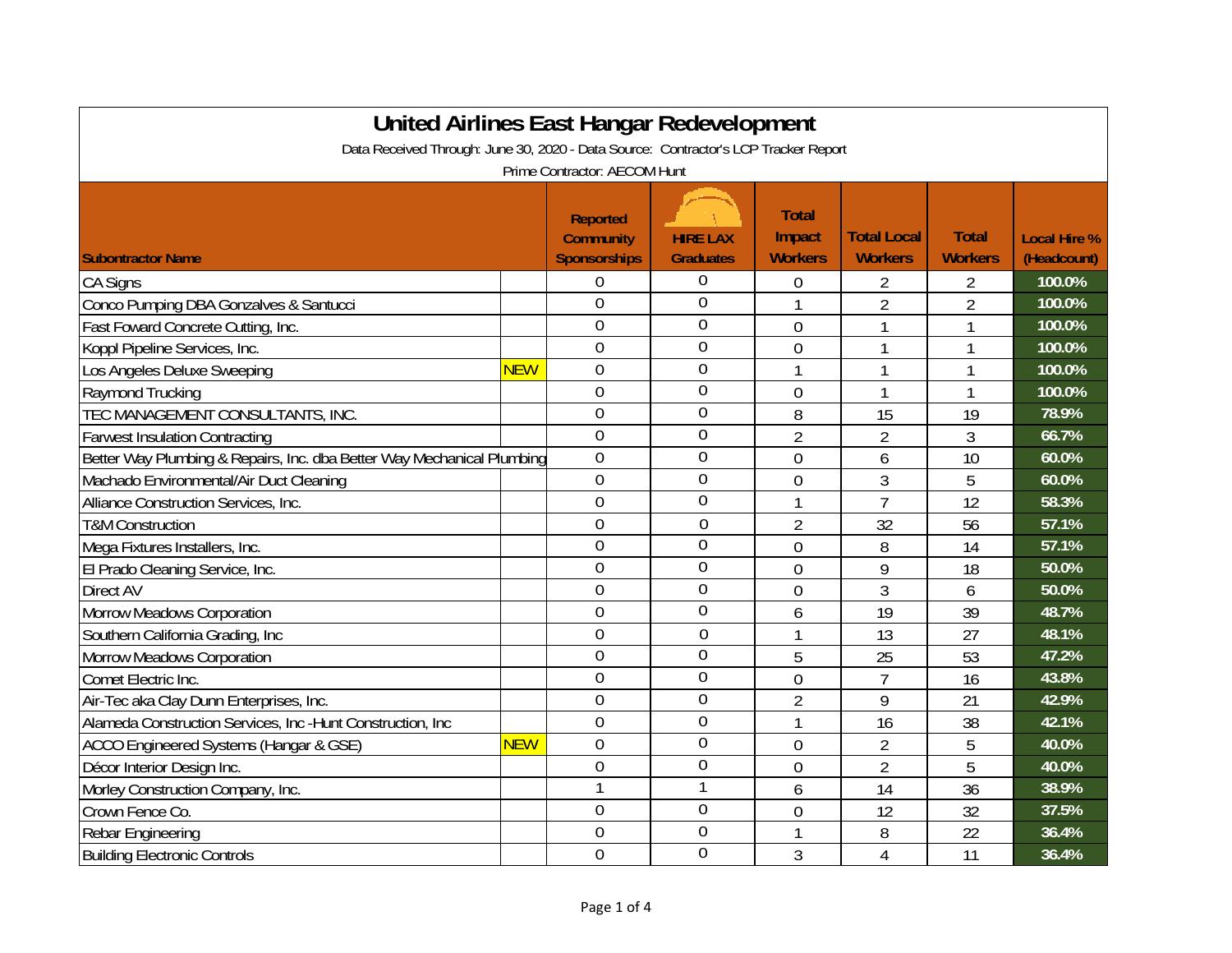| <b>United Airlines East Hangar Redevelopment</b>                                    |            |                     |                  |                |                    |                |                     |  |  |
|-------------------------------------------------------------------------------------|------------|---------------------|------------------|----------------|--------------------|----------------|---------------------|--|--|
| Data Received Through: June 30, 2020 - Data Source: Contractor's LCP Tracker Report |            |                     |                  |                |                    |                |                     |  |  |
| Prime Contractor: AECOM Hunt                                                        |            |                     |                  |                |                    |                |                     |  |  |
|                                                                                     |            |                     |                  |                |                    |                |                     |  |  |
|                                                                                     |            | <b>Reported</b>     |                  | <b>Total</b>   |                    |                |                     |  |  |
|                                                                                     |            | <b>Community</b>    | <b>HIRE LAX</b>  | Impact         | <b>Total Local</b> | <b>Total</b>   | <b>Local Hire %</b> |  |  |
| <b>Subontractor Name</b>                                                            |            | <b>Sponsorships</b> | <b>Graduates</b> | <b>Workers</b> | <b>Workers</b>     | <b>Workers</b> | (Headcount)         |  |  |
| Southwest Steel of California                                                       |            | $\theta$            | $\mathbf 0$      |                | 4                  | 11             | 36.4%               |  |  |
| Steve Bubalo Constrution Co.                                                        |            | $\theta$            | $\theta$         | 5              | 9                  | 26             | 34.6%               |  |  |
| GGG Demolition, Inc. aka Miller Environmental                                       |            | $\theta$            | $\theta$         | $\overline{2}$ | 15                 | 44             | 34.1%               |  |  |
| ISEC, Inc.                                                                          |            | $\theta$            | $\overline{0}$   | $\overline{0}$ | 6                  | 18             | 33.3%               |  |  |
| Gec2, Inc                                                                           |            | $\overline{0}$      | $\overline{0}$   | $\mathbf{1}$   | $\mathbf{1}$       | 3              | 33.3%               |  |  |
| Environmental Construction Group, Inc.                                              |            | $\mathbf 0$         | $\overline{0}$   | $\overline{4}$ | 9                  | 30             | 30.0%               |  |  |
| The Culver Group, Inc.                                                              |            | $\overline{0}$      | $\overline{0}$   | 3              | 3                  | 10             | 30.0%               |  |  |
| <b>Badger Daylighting Corp</b>                                                      |            | $\mathbf 0$         | $\overline{0}$   | $\mathbf 0$    | $\overline{2}$     | $\overline{7}$ | 28.6%               |  |  |
| Industrial High Voltage                                                             |            | $\overline{0}$      | $\theta$         | $\mathbf{0}$   | $\overline{2}$     | $\overline{7}$ | 28.6%               |  |  |
| Power One LLC                                                                       |            | $\overline{0}$      | $\overline{0}$   | 1              | 9                  | 32             | 28.1%               |  |  |
| C.A. Buchen Corp                                                                    |            | $\overline{0}$      | $\overline{0}$   | $\overline{0}$ | $\overline{4}$     | 15             | 26.7%               |  |  |
| CSI Electrical Contractors, Inc.                                                    |            | $\overline{0}$      | $\overline{0}$   | $\overline{2}$ | $\overline{7}$     | 27             | 25.9%               |  |  |
| Lawrence W. Rosine Co.                                                              |            | $\overline{0}$      | $\theta$         | $\overline{0}$ | $\overline{2}$     | 8              | 25.0%               |  |  |
| Penhall Company                                                                     |            | $\overline{0}$      | $\overline{0}$   | $\mathbf{1}$   | $\overline{2}$     | 8              | 25.0%               |  |  |
| <b>ACCO Engineered Systems</b>                                                      |            | $\mathbf 0$         | $\overline{0}$   | $\overline{0}$ | $\overline{7}$     | 29             | 24.1%               |  |  |
| <b>MSL Electric</b>                                                                 |            | $\mathbf 0$         | $\overline{0}$   | $\mathbf{1}$   | $\mathfrak{Z}$     | 13             | 23.1%               |  |  |
| Power One                                                                           | <b>NEW</b> | $\overline{0}$      | $\overline{0}$   | $\mathbf{1}$   | $\overline{2}$     | 9              | 22.2%               |  |  |
| <b>Griffith Company</b>                                                             |            | $\mathbf 0$         | $\overline{0}$   | 12             | 28                 | 136            | 20.6%               |  |  |
| 3531 Trucking Inc.                                                                  |            | $\overline{0}$      | $\theta$         | $\mathbf 0$    | $\overline{2}$     | 10             | 20.0%               |  |  |
| Hector Marroquin dba Hectors Roofing                                                |            | $\overline{0}$      | $\overline{0}$   | $\overline{0}$ | $\overline{2}$     | 10             | 20.0%               |  |  |
| Hixson Backhoe                                                                      |            | $\overline{0}$      | $\overline{0}$   | $\overline{0}$ | $\mathbf{1}$       | 5              | 20.0%               |  |  |
| Nold's Equipment                                                                    |            | $\overline{0}$      | $\overline{0}$   | $\mathbf{1}$   | 1                  | 5              | 20.0%               |  |  |
| R.J. Lalonde, Inc.                                                                  |            | $\overline{0}$      | $\mathbf 0$      | $\mathbf{1}$   | $\mathbf{1}$       | 5              | 20.0%               |  |  |
| ABC Resources, Inc.                                                                 |            | $\overline{0}$      | $\mathbf 0$      | $\overline{0}$ | $\overline{2}$     | 11             | 18.2%               |  |  |
| Condon-Johnson & Associates Inc.                                                    |            | $\mathbf 0$         | $\mathbf 0$      | 1              | 9                  | 52             | 17.3%               |  |  |
| <b>Concrete Coring</b>                                                              |            | $\overline{0}$      | $\mathbf 0$      | 1              | $\overline{2}$     | 12             | 16.7%               |  |  |
| <b>JLS Concrete Pumping</b>                                                         |            | $\theta$            | $\overline{0}$   | 0              | 1                  | 6              | 16.7%               |  |  |
| Star Hardware                                                                       |            | $\overline{0}$      | $\overline{0}$   | $\overline{0}$ | 1                  | 6              | 16.7%               |  |  |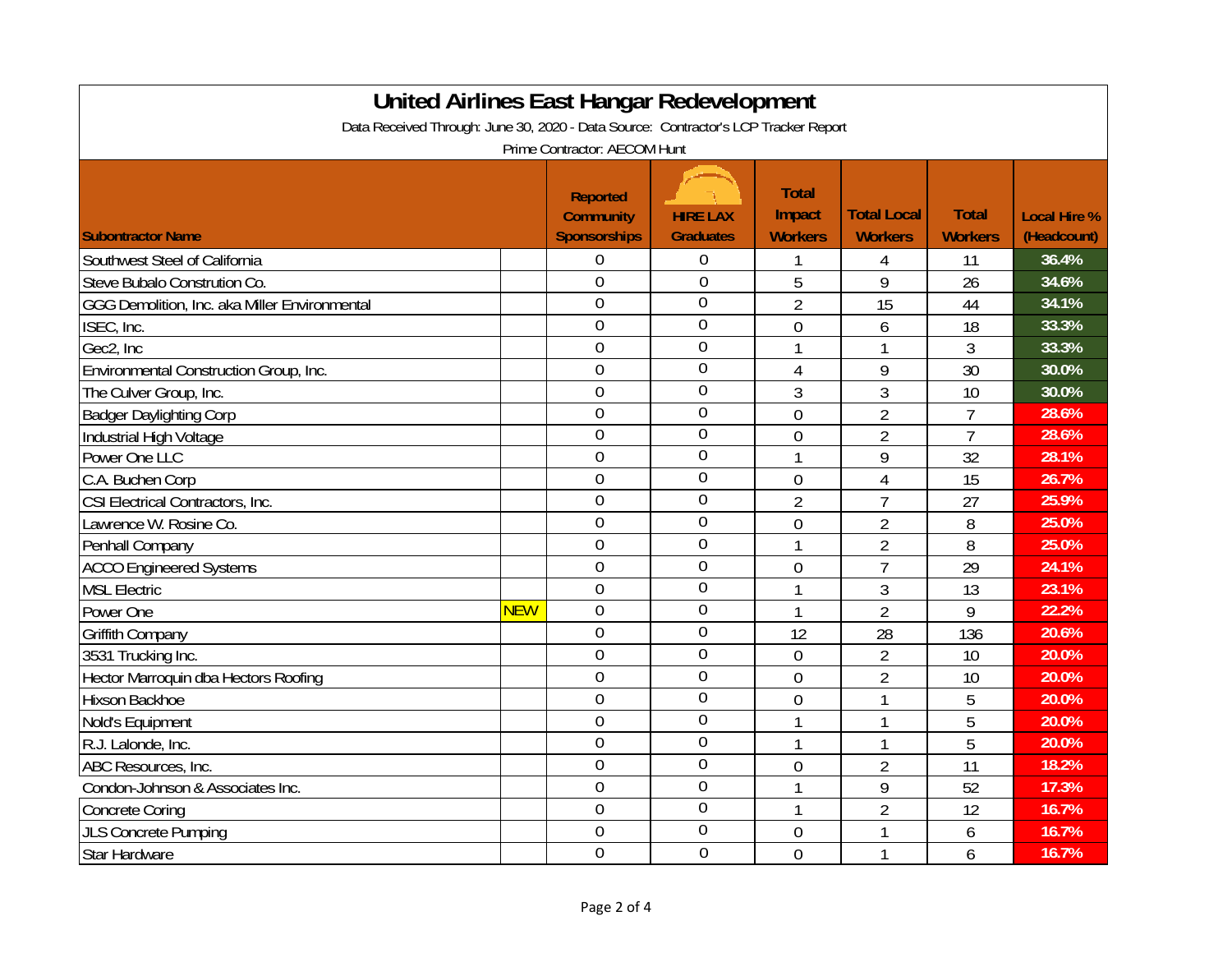| <b>United Airlines East Hangar Redevelopment</b>                                    |                     |                                     |                |                    |                |                     |  |  |
|-------------------------------------------------------------------------------------|---------------------|-------------------------------------|----------------|--------------------|----------------|---------------------|--|--|
| Data Received Through: June 30, 2020 - Data Source: Contractor's LCP Tracker Report |                     |                                     |                |                    |                |                     |  |  |
| Prime Contractor: AECOM Hunt                                                        |                     |                                     |                |                    |                |                     |  |  |
|                                                                                     |                     |                                     |                |                    |                |                     |  |  |
|                                                                                     | <b>Reported</b>     |                                     | <b>Total</b>   |                    |                |                     |  |  |
|                                                                                     | <b>Community</b>    | <b>HIRE LAX</b><br><b>Graduates</b> | Impact         | <b>Total Local</b> | <b>Total</b>   | <b>Local Hire %</b> |  |  |
| <b>Subontractor Name</b>                                                            | <b>Sponsorships</b> |                                     | <b>Workers</b> | <b>Workers</b>     | <b>Workers</b> | (Headcount)         |  |  |
| Diversified Production Services, Inc.                                               | $\theta$            | 0                                   |                |                    | 45             | 15.6%               |  |  |
| Matrix Environmental, Inc.                                                          | $\theta$            | $\mathbf{0}$                        | $\overline{0}$ | $\overline{2}$     | 15             | 13.3%               |  |  |
| Cablemasters                                                                        | $\overline{0}$      | $\overline{0}$                      | $\overline{0}$ | 1                  | 8              | 12.5%               |  |  |
| J Colavin & Son, Inc.                                                               | $\overline{0}$      | $\overline{0}$                      | $\overline{0}$ | 1                  | 8              | 12.5%               |  |  |
| Savala Equipment Company                                                            | $\overline{0}$      | $\overline{0}$                      | $\overline{0}$ | $\overline{2}$     | 17             | 11.8%               |  |  |
| Service West, Inc.                                                                  | $\overline{0}$      | $\overline{0}$                      | $\overline{0}$ | 5                  | 52             | 9.6%                |  |  |
| J & M Concrete Contractors, Inc aka Jezowski & Markel Contractors, Inc              | $\overline{0}$      | $\mathbf 0$                         | $\overline{0}$ | $\overline{2}$     | 24             | 8.3%                |  |  |
| Pavement Recycling Systems, Inc.                                                    | $\overline{0}$      | $\overline{0}$                      | $\overline{0}$ | 1                  | 12             | 8.3%                |  |  |
| C Below Inc                                                                         | 0                   | 0                                   |                |                    | 25             | 4.0%                |  |  |
| Guida Surveying, Inc.                                                               | $\overline{0}$      | $\mathbf{0}$                        | $\overline{0}$ | $\overline{0}$     | 15             | 0.0%                |  |  |
| PCI, Inc.                                                                           | $\overline{0}$      | $\overline{0}$                      | $\overline{0}$ | $\overline{0}$     | 14             | 0.0%                |  |  |
| RED HAWK FENCE AND ENVIRONMENTAL SERVICES dba Red Hawk F                            | $\overline{0}$      | $\mathbf{0}$                        | $\overline{0}$ | $\mathbf 0$        | 13             | 0.0%                |  |  |
| Chief Engineering Co.                                                               | $\overline{0}$      | $\overline{0}$                      | $\overline{0}$ | $\mathbf 0$        | 10             | 0.0%                |  |  |
| Cal Empire Engineering Inc                                                          | $\overline{0}$      | $\overline{0}$                      | $\overline{0}$ | $\mathbf 0$        | 9              | 0.0%                |  |  |
| <b>Connor Concrete Cutting and Coring</b>                                           | $\overline{0}$      | $\overline{0}$                      | $\overline{0}$ | $\overline{0}$     | $\overline{1}$ | 0.0%                |  |  |
| Newman Backhoe Service, Inc.                                                        | $\overline{0}$      | $\mathbf 0$                         | $\overline{0}$ | $\mathbf 0$        | 6              | 0.0%                |  |  |
| Performance Contracting, Inc.                                                       | $\overline{0}$      | $\overline{0}$                      | $\overline{0}$ | $\mathbf{0}$       | 6              | 0.0%                |  |  |
| Site Scan aka RMA Group                                                             | $\overline{0}$      | $\overline{0}$                      | $\overline{0}$ | $\overline{0}$     | 6              | 0.0%                |  |  |
| Southcoast Acoustical interiors, Inc.                                               | $\overline{0}$      | $\theta$                            | $\overline{0}$ | $\overline{0}$     | 6              | 0.0%                |  |  |
| West Coast Fire Protection, Inc                                                     | $\overline{0}$      | $\overline{0}$                      | $\overline{0}$ | $\overline{0}$     | 6              | 0.0%                |  |  |
| California PumpCrete Inc aka California Pump Crete Inc.                             | $\overline{0}$      | $\overline{0}$                      | $\overline{0}$ | $\overline{0}$     | 5              | 0.0%                |  |  |
| McKeon Door West                                                                    | $\overline{0}$      | $\overline{0}$                      | $\overline{0}$ | $\mathbf{0}$       | $\overline{4}$ | 0.0%                |  |  |
| <b>Secsol DBA Security Solution</b>                                                 | $\overline{0}$      | $\mathbf 0$                         | $\overline{0}$ | $\mathbf 0$        | $\overline{4}$ | 0.0%                |  |  |
| BCH Crane LLC aka Bob Hill Hydraulic Crane Rental                                   | $\overline{0}$      | $\overline{0}$                      | $\overline{0}$ | $\mathbf 0$        | 3              | 0.0%                |  |  |
| Dunkel Bros Macninery Moving Inc                                                    | $\overline{0}$      | $\overline{0}$                      | $\overline{0}$ | $\mathbf 0$        | 3              | 0.0%                |  |  |
| Letner Roofing                                                                      | $\overline{0}$      | 0                                   | 0              | $\mathbf 0$        | 3              | 0.0%                |  |  |
| Orange County Plastering Company, Inc.                                              | $\overline{0}$      | $\overline{0}$                      | $\overline{0}$ | $\overline{0}$     | 3              | 0.0%                |  |  |
| Wiz Air Inc. DBA Equal Air Balance Company                                          | $\overline{0}$      | $\overline{0}$                      | $\overline{0}$ | $\overline{0}$     | 3              | 0.0%                |  |  |